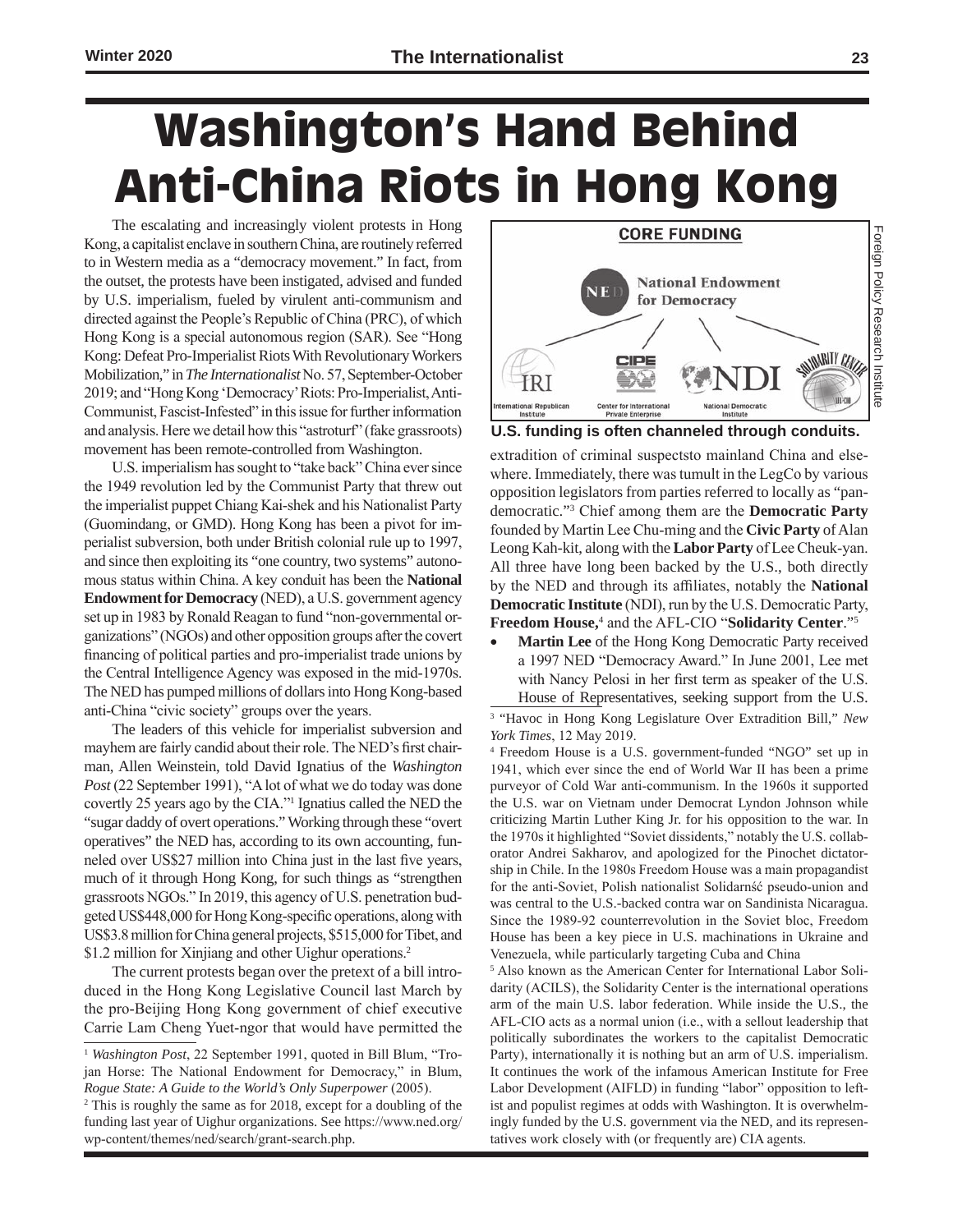

**Alan Weinstein, founder of the NED, spills the beans.**

- Congress and the Clinton administration.<sup>6</sup> In late 2014 he was prominent in the Occupy Central protests or "Umbrella movement" in Hong Kong. Shortly before that, Lee spoke at an April 2014 NED forum in Washington on "Why Democracy in Hong Kong Matters," laying out the agenda of the movement that broke out a few months later.<sup>7</sup> Lee is the son of a GMD general who fled to Hong Kong after the 1949 Chinese Revolution.
- Alan Leong, chairman of the Civic Party, was one of the main speakers at conferences in January 2010 and November 2010 on "Hong Kong Political Reform" co-sponsored by the NDI as part of its "Developing Political Parties" program.8 Together with former party leader **Audrey Eu**  Yuet-mee and current party leader **Alvin Yeung** Ngok-kiu, the three Civic Party chiefs are leading lights of the Hong Kong Bar Association and intimately involved in the Centre for Comparative and Public Law (CCPL) at Hong Kong University, whose projects (including "Design Democracy Hong Kong") have been funded by the NDI and NED.
- **Lee Cheuk-yan**, the founder and perennial leader of the Hong Kong Labor Party, is also head of the anti-commmunist **Hong Kong Confederation of Trade Unions (HKCTU),** which has received millions of dollars from U.S. conduits. In response to charges that Washington was funding key actors in the 2014 Umbrella movement, the U.S. government broadcaster Voice of America (23 October 2014) brazenly reported: "HKCTU released a statement … saying it has received \$540,000 in financial support from Solidarity Center, another NED core grantee, over the past seven years."<sup>9</sup> In 2018, the NED reported that it granted \$200,000 to the Solidarity Center and \$155,000 to the NDI for work in Hong Kong.10

The NED has received a good deal of attention, but its publicly announced grants of \$6 million annually are only the tip of the iceberg. According to a Congressional Research Service bulletin, *U.S. Assistance Programs in China* (January 2016), the U.S. spent another \$13.5 million on China "democracy" and "rule of law" projects in 2015 alone, while the State Department reports that this yearly funding rose to \$23 million in 2018. The CRS notes, that "due to political sensitivities in China," for these programs, the U.S. "does not openly disclose the names of its grant recipients." And these are only the publicly announced figures.

U.S. sponsorship of anti-China organizations isn't just something in the past. Shortly before the pandemonium in the Hong Kong legislative council last May, the "United States-China Economic and Security Review Commission," issued a statement denouncing the extradition bill, saying it "could create serious risks for U.S. national security and economic interests" and "increase the territory's susceptibility to Beijing's political coercion and further erode Hong Kong's autonomy."11 The USCESRC is a bipartisan (Democrat and Republican) Congressional body set up in 2000 as China was in the process of joining the World Trade Organization to investigate "national security implications" of U.S.-China economic relations. Every year it issues a huge report pushing for confrontation with China. The 2018 report states:<sup>12</sup>

"China's state-led, market-distorting economic model presents a challenge to U.S. economic and national security interests…. "In light of China's increasing reach into Hong Kong, some observers argue the territory is losing the unique characteristics and legal protections that make it important to U.S. interests…. "Members of Congress, the Administration, and the business community have already begun taking bipartisan steps to address China's subversion of international order."

Following the May 7 USCESRC denunciation of the Hong Kong extradition bill, the NED invited several Hong Kong leaders to Washington where on May 14 it held an event on "New Threats to Civil Society and the Rule of Law in Hong Kong."<sup>13</sup> The delegation included U.S.-financed "democrats" Martin Lee and Lee Cheuk-yan (see above) as well as **Nathan Law** Kwunchung, the former secretary general of the Hong Kong Federation of Students. Law was a top leader of the 2014 Occupy Central protests and that year met in Washington with Nancy Pelosi and U.S. vice president Joe Biden. Law was also the founding chairman of Demosistō, a "localist" Hong Kong party that that was formed in 2016 on a program calling for "self-determination" and "sovereignty" for the territory, meaning separation from China.

In early June, protest against the extradition law moved into the streets. Initially it was fairly tame, led by lawyers from the Progressive Lawyers Group, Law Society and Hong Kong Bar Association, all of them closely associated with the NEDfunded CCPL. But by mid-June, a decision was made to escalate the movement, with a mass march of reportedly up to 2 million people. This demonstration was called by the **Civil Human Rights Front** (CHRF), a coalition of various groups aided by the NED. In addition to the Democratic, Civic and Labor parties and the HKCTU, all NED-financed, one of the main components of the Front is the **Hong Kong Human Rights Monitor**, which according to the 2014 VOA article cited above receives a direct subsidy of US\$150,000 a year from the NED.

The CHRF's former convenor was **Johnson Yeung** Ching-<sup>11</sup> https://www.uscc.gov/sites/default/files/Research/USCC%20Issue%20 Brief\_HK%20Extradition%20Bill.pdf

<sup>6</sup> https://wikileaks.org/plusd/cables/09HONGKONG985\_a.html

<sup>7</sup> https://www.ned.org/events/why-democracy-in-hong-kong-matters/ <sup>8</sup> https://www.facebook.com/HongKongPoliticalReformSeries/?fref=nf

<sup>9</sup> https://www.voanews.com/east-asia-pacific/voa-exclusive-us-democracy-group-rebuts-hong-kong-meddling-allegations

<sup>10</sup> https://www.ned.org/region/asia/hong-kong-china-2018/ Quoted in "American Gov't, NGOs Fuel and Fund Hong Kong Anti-Extradition Protests," *Mint Press*, 13 June 2019.

<sup>12</sup> https://www.uscc.gov/files/000895

<sup>13</sup> https://www.ned.org/events/new-threats-to-civil-society-and-therule-of-law-in-hong-kong/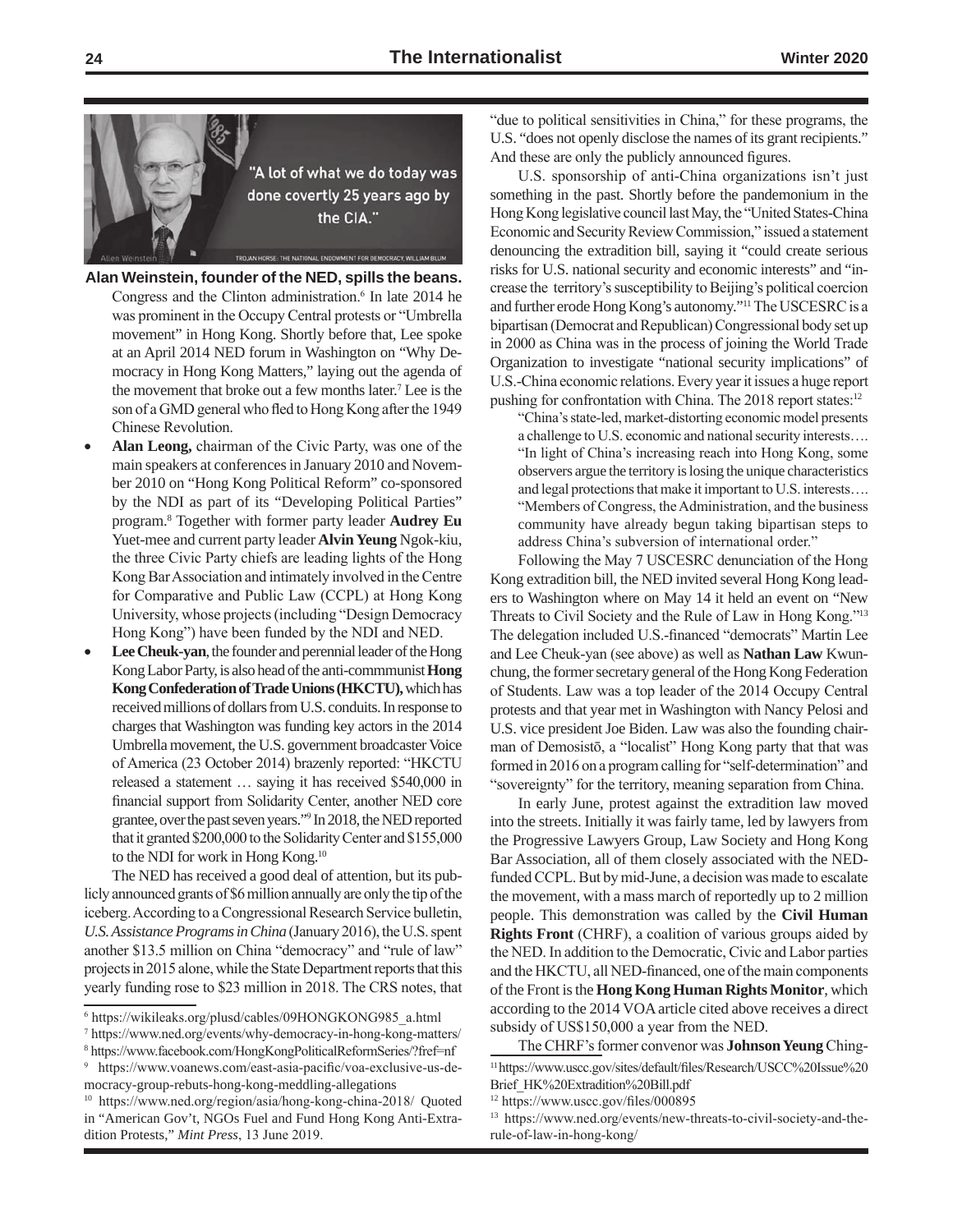National Endowment for Democracy National Endowment for Democracy



**At May 2019 National Endowment for Democracy forum in Washington, Democratic Party leader Martin Lee (second from left), Labor Party leader Lee Cheukyan (second from right) and Nathan Law (right) call for U.S. support to protests.** 

yin, who was deputy secretary general of the Hong Kong Federation of Students (HKFS) during the 2014 "Umbrella" protests and was also a Hurford youth fellow at the National Endowment for Democracy, which described the HKFS as "a platform for youth engagement in social action." The current convenor of the CHRF is a member of the League of Social Democrats (LSD), a bourgeois populist party whose most prominent spokesman is **Leung Kwok-hung**, known as "Long Hair," who has a penchant for Che Guevara t-shirts and is often falsely labeled a Trotskyist (see box page 26).

In November 2018, Leung (along with Nathan Law) attended a conference in Taiwan sponsored by the **Taiwan Foundation for Democracy**, which was set up in partnership with the NED and its president Carl Gershman, of the Cold War anti-communist Social Democrats USA.14 At the conference, "Long Hair" denounced China as a "new imperial power" and declared that neither the GMD nor the other major Taiwanese party could adequately fight the Chinese Communist Party. And last summer, Leung Kwokhung was the lead speaker at a rally promoting the reactionary, anti-communist Falun Gong sect. He was quoted in the *Epoch Times* (21 July 2019) praising the "steadfastness" of this this well-financed counterrevolutionary outfit.<sup>15</sup>

## **The Cultivation and Care of Imperialist Puppets**

U.S. imperialism puts a great deal of effort and money into cultivating and training its bought-and-paid-for "democratic activists." At the May 14 Washington event, Lynn Lee, the associate director of the NED's Asia program, observed, "Hong Kong is a very strategic place for many of us." Indeed. Nathan Law responded, "We need some more support in terms of the international level…. Hong Kong as an information hub, as a safe harbor, it's the forefront of the clash of two values, of authoritarian values and liberal values." He called on the "international community, the free world" to back the opposition to the extradition law. (Back in 2017, at a "World Movement for Democracy" Assembly held at NED headquarters in Washington, Law received a "Democracy Courage Tribute" from this NED front group.)

In early 2018, a group of U.S. congressmen led by right-wing

Facebook / Joshua Wong

Facebook / Joshua Wong

Republican senator Marco Rubio nominated Nathan Law along with two other former student leaders of the Umbrella movement, **Joshua Wong** Chi-fung and **Alex Chow** Yong-kang, for the Nobel peace prize (named after the Swedish cannon manufacturer Alfred Nobel) for seeking to "bring political reform and self-determination to Hong Kong." At age 17, Wong became the teenage poster child of the Occupy Central protests and was lionized by imperialist media and politicians. He was nominated for *Time* magazine's Person of the Year in 2014, labeled one of the "world's greatest leaders" by *Fortune* magazine in 2015 and is the star of a Netflix documentary, *continued on page 27*



**Joshua Wong with Republican senator Marco Rubio in November 2016. Immediately after election of Donald Trump, Wong was brought to Washington to lobby for China-bashing "Hong Kong Human Rights and Democracy Act."** 

<sup>&</sup>lt;sup>14</sup> For more on these social-democratic Cold Warriors, see the article "'Democratic Socialism' in the Service of U.S. Imperialism," in the Internationalist Group pamphlet, *DSA: Fronting for the Democrats* (February 2018).

<sup>15</sup> https://www.theepochtimes.com/hundreds-of-falun-gong-practitioners-in-hong-kong-commemorate-20th-anniversary-of-chinas-persecution\_3010365.html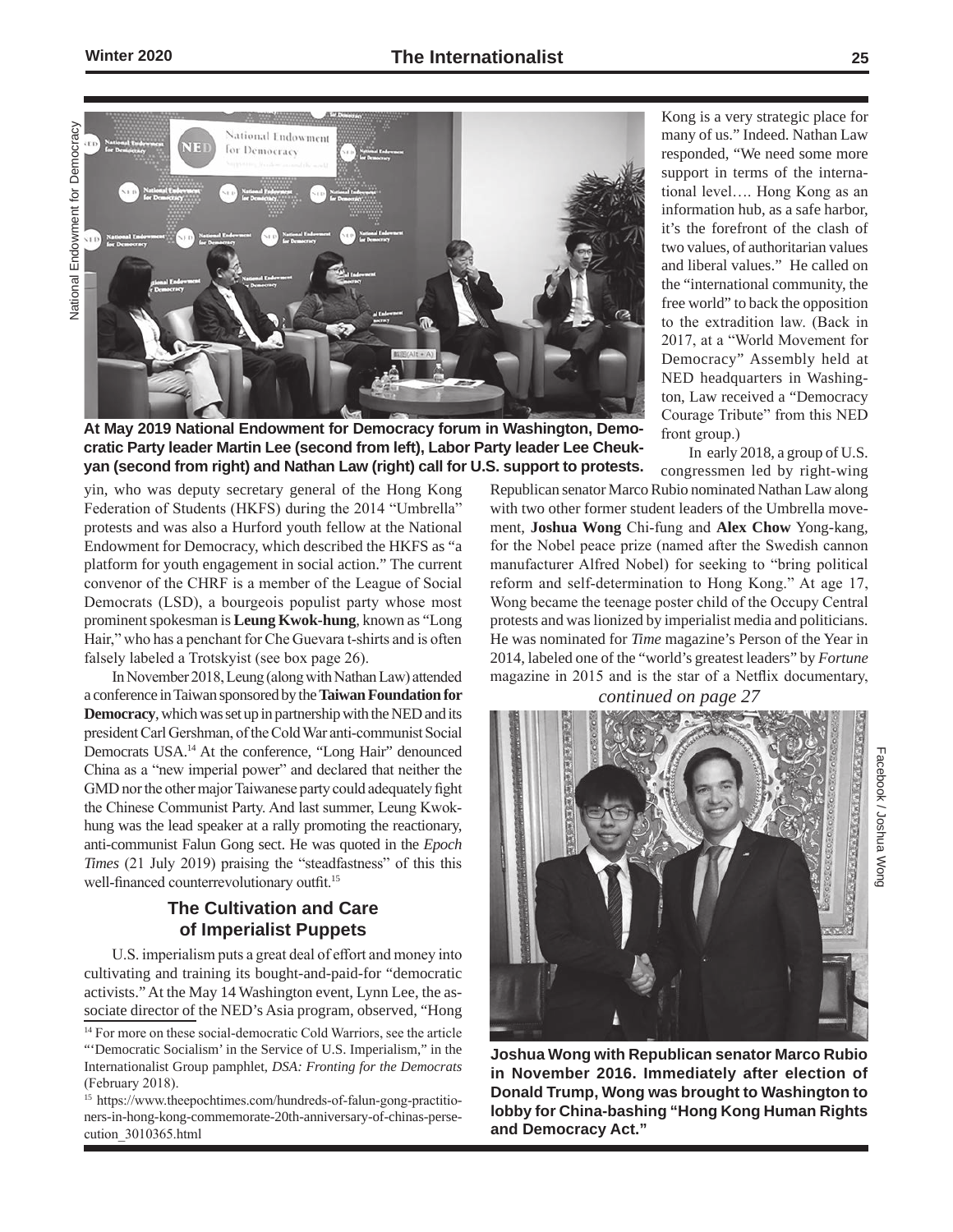Hong Kong Free Press

Hong Kong Free Press

# **Leung Kwok-hung ("Long Hair") – Hong Kong Social Democrat in the Service of Imperialism**

Perhaps the best-known Hong Kong self-proclaimed "socialist" activist promoting anti-China "pro-democracy" protests is Leung Kwok-hung, frequently referred to by his nickname, "Long Hair." Often falsely identified as a "Trotskyist,"<sup>1</sup> he is a former member of the Hong Kong Legislative Council, was prominent in the 2014 Umbrella movement and is the main spokesman for the League of Social Democrats. "Longhair" is no socialist, much less a supporter of the revolutionary Marxist program of Lenin and Trotsky. His main role, in fact, has been to give a "left" cover to bourgeois anti-China movements, from the current "anti-extradition" protests to the sinister counterrevolutionary sect Falun Gong.

Falun Gong (a/k/a Falun Dafa) is a reactionary U.S.-based cult which sees evolution as a communist plot, calls for the execution

of homosexuals, holds that "mixed-blood" children go to hell, and that women's suffrage is a sign of societal decay. With the support of the imperialists, Falun Gong has amassed an extensive and influential media empire (its flagship paper is the *Epoch Times*) and entertainment operation (the Shen Yun dance company), spreading anti-communism in Hong Kong and the Chinese diaspora around the globe. Leung Kwok-hung has repeatedly spoken on Falun Gong platforms.

"Long Hair" is also enamored of Liu Xiaobo, who was jailed and awarded a Nobel Peace Prize for his role in writing the pro-imperialist anti-communist manifesto "Charter

<sup>1</sup> He was a founder and main leader of the Revolutionary Marxist League which from 1975 to its dissolution in the mid-late 1980s was affiliated with the United Secretariat led by Ernest Mandel.



**"Long Hair" at meeting of Taiwan government-funded, NEDsponsored "democracy" foundation.**



**Leung Kwok-hung ("Longhair") speaking at event celebrating the pro-imperialist counterrevolutionary Liu Xiaobo.** 

> 08," modeled on Charter 77 of anti-Soviet Czech dissidents. Charter 08 calls for an "economic system of free and fair markets," and "the transfer of state-owned enterprises to private ownership" – i.e., to restore capitalism. Its signatories include leaders of the Hong Kong Democratic Party, the Civic Party and the League of Social Democrats, among others, and of course "Long Hair" himself." Liu Xiaobo (who died in 2017) was an open supporter of colonialism, saying: "It took Hong Kong 100 years to become what it is. Given the size of China, certainly it would need 300 years of colonization for it to become like what Hong Kong is today. I even doubt whether 300 years would be enough."

> Liu's perspective was summed up in his statement that "to choose Westernization is to choose to be human." And his

preferred means of "Westernizing" is also clear: "The free world led by the U.S. fought almost all regimes that trampled on human rights.… The major wars that the U.S. became involved in are all ethically defensible." The love of U.S. imperialism displayed by Joshua Wong and other youthful Hong Kong protest leaders, promoted by U.S. rulers, reflects the views of their mentors, from the suit-and-tie bourgeois politicians like Martin Lee to Che Guevara t-shirt-wearing fake leftists like "Long Hair." Leung who not only defends (in the name of "free speech") Benny Tai's call at a Taiwan anti-communist seminar for a breakup of China after a counterrevolution, but himself spoke at a Taiwan government-funded, imperialist sponsored anti-communist meeting.

So what else is new? That's what social democrats do.  $\blacksquare$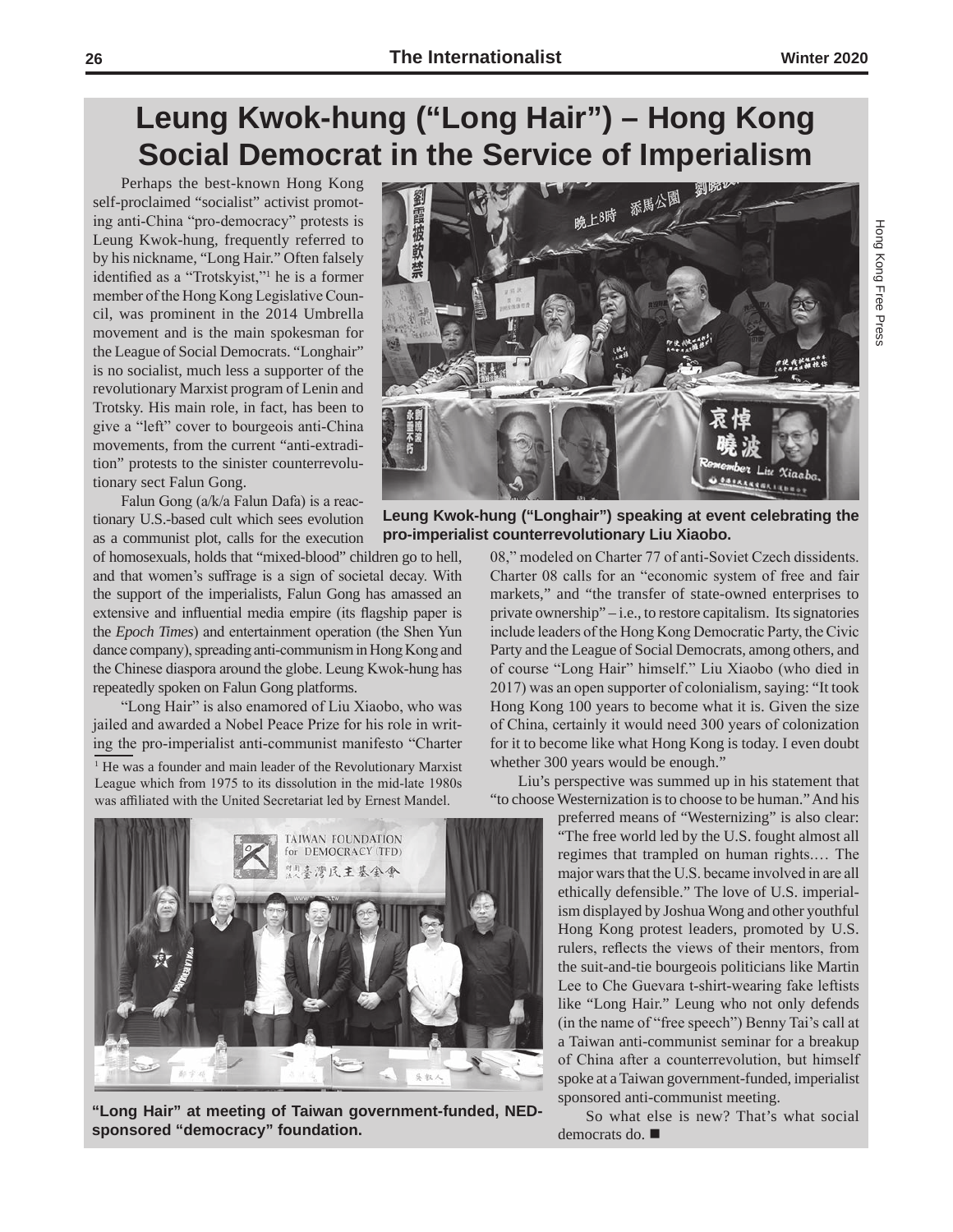

**Jimmy Lai, publisher of** *Apple Daily***, bankroller of 2014 "Umbrella Movement," at neoconservative Foundation for Defense of Democracies during July 2019 visit to Washington to drum up support for Hong Kong "anti-extradition" protests.**

#### *continued from page 25*

*Joshua: Teenager vs. Superpower* in 2017. All with ample backing from the top level of U.S. imperialism.

In September 2015, Joshua Wong was brought to Washington to receive an award from the NED subsidiary Freedom House, along with Martin Lee and **Benny Tai** Yiu-ting, hailing them as "three generations of Hong Kong democracy leaders." Tai is an associate professor of law at Hong Kong University, who in 2013 wrote an article on "Civil Disobedience's Deadliest Weapon" and a year later initiated the Occupy protests. He was for a number of years a board member of the NED-funded Centre for Comparative and Public Law and a regular speaker at NED-sponsored events. In 2018, Tai spoke at a seminar of the Taiwan Youth Anti-Communist Corps foreseeing Hong Kong "going independent" as part of a break-up of China following the end of the "dictatorship" (i.e., counterrevolution).<sup>16</sup>

Benny Tai's specialty working with the U.S.-backed CCPL has been designing "democratic" strategies to increase the political leverage of anti-Beijing forces by combining street action with exploiting Hong Kong's electoral laws inherited from British colonialism, which greatly distort voting results. In 2017, Tai launched Project Storm to win a majority of the District Council seats. He accomplished this last November when the main pro-Beijing party, DAB got 17% of the vote, the most of any party, and as much as the two main anti-Beijing parties combined, but the DAB got only 21 seats, while the Democratic and Civic parties together got 123 seats.<sup>17</sup> No

doubt, along with NED cash, U.S. experts on election manipulation helped out in this exercise in "Design Democracy Hong Kong."

The biggest single bankroller of protests in Hong Kong has been media mogul **Jimmy Lai** Chee-ying, the publisher of *Apple Daily*, the territory's second-largest newspaper (and largest in Taiwan), and owner of Next Digital. His media offerings combine racy tabloid material and virulent anticommunism. Lai fancies himself the "head of opposition media" and is often described as the "Rupert Murdoch of Asia," referring to the Australian media tycoon who owns the *Wall Street Journal*, *New York Post* and Fox News in the U.S., the *Times* of London, *The Sun* and Sky TV in Britain, and hundreds of other media outlets. In 2014 Jimmy Lai financed, publicized and braintrusted Occupy Central, while pouring US\$1.2 million into the coffers of anti-China parties and politicians.18

This past summer Jimmy Lai was in close touch with the Trump administration to get backing for the Hong Kong protests. According to *Bloomberg News* (10 July), the Hong Kong media mogul "met with National Security Advisor John Bolton on Wednesday, after meetings earlier this week with Vice President Mike Pence, Secretary of State Michael Pompeo and Republican Senators Ted Cruz, Cory Gardner and Rick Scott…. The succession of meetings appeared calculated to send a message of support from the administration for protests that have wracked Hong Kong in recent weeks…." Lai has also <sup>18</sup> A well-researched article, "Behind a made-for-TV Hong Kong

protest narrative, Washington is backing nativism and mob violence," by Dan Cohen in the online magazine *The Gray Zone* (17 August 2019) cites leaked e-mails published by the *South China Morning Post* (22 July and 4 August 2014) showing that Lai gave US\$637,000 to the Democratic Party and US\$382,000 to the Civic Party, as well as US\$115,000 to the Hong Kong Civic Education Foundation and Hong Kong Democratic Development Network, both co-founded by Rev. Chu Yiu-ming, who in turn co-founded Occupy Central together with Benny Tai. Lai also spent US\$446,000 on Occupy Central's 2014 unofficial referendum.



**Democratic speaker of the U.S. House of Representatives Nancy Pelosi with Joshua Wong at press conference, 19 September 2019, when the Hong Kong protest leader testified before Congress.**

ਣ<br>ਹ

<sup>16</sup> https://www.scmp.com/news/hong-kong/politics/article/2139698/ hong-kong-government-shocked-occupy-leader-benny-tais

<sup>&</sup>lt;sup>17</sup> The pro-Beijing Democratic Alliance for the Betterment and Progress of Hong Kong (DAB) received 492,042 votes. Result: 21 seats. The anti-Beijing Democratic Party ("pro-democracy"), the second-largest party, won 362.275 votes. Result: 91 seats. The Civic Party, the third-largest, got 141,713 votes. Result: 32 seats.